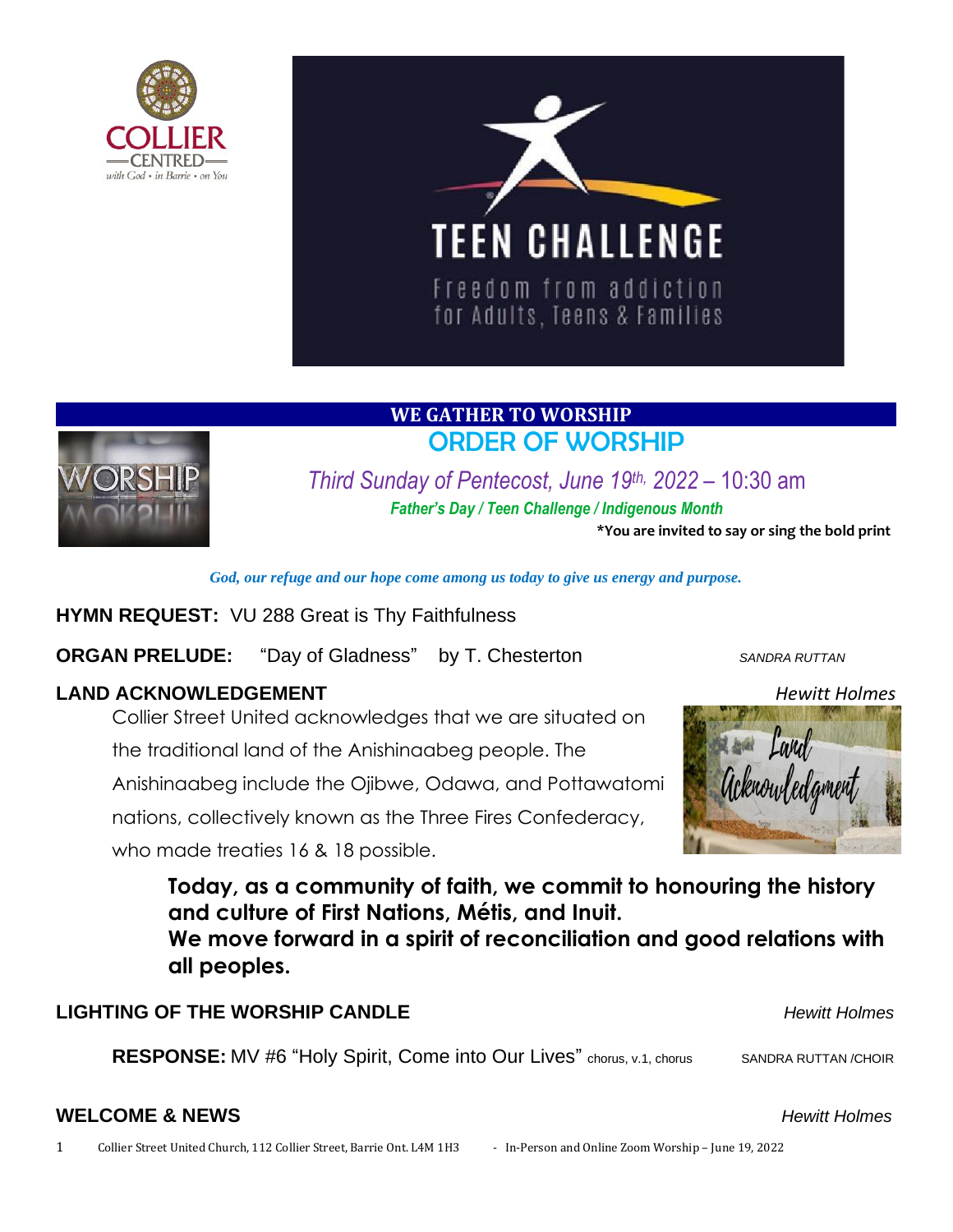#### **WE PRAISE AND PRAY**

*Move us beyond the discipline of the law to the discipleship of faith.*

#### **SILENCE**

#### **^WORDS FOR THE GATHERED***: Hewitt Holmes*

We have come to worship.

**God's great love has called us here.**

A love to challenge us,

**a love to reassure us,**

a love to strengthen us,

**a love to work with us,** 

a love to inspire us,

**a compassionate love.**

We have come to worship.

God's Love will encounter us here. *Complement and the sponsive Prayers by David Sparks, Year C- Edited***)** 

#### **^A PRAYER OF ADORATION AND RENEWAL** *Hewitt Holmes*

\***HYMN:** VU 244 "Sing Your Praise to God Eternal" *SANDRA RUTTAN /CHOIR*

#### **WORDS OF SECOND CHANCE:** *Hewitt Holmes*

God is ready to pardon and equip us for new life. Wounded spirits are restored to wholeness. Enemies can become friends. We can grow in faith and love.

**We can overcome struggles and addictions. God puts a song on our lips and confidence in our hearts. God makes us co-creators of hope, life, and love.**

**(Gathered by Love by Lavon Bayler, Year C)**

**RESPONSE**: MV #160 "There's a River of Life" by Jonathan Maracle (Mohawk)*SANDRA RUTTAN /CHOIR*

#### **WE GROW TOGETHER**

*Free us from the shackles of fear and a sense of failure that keep us from stepping bravely into your future.*

**^WORDS FROM SCRIPTURE:** 1 Kings 8:22-24; Luke 18:1-8 (Inclusive Bible) *Dick Moffat*

*Let us listen to hear what the Spirit is saying to the Church…*

<sup>22</sup> Then Solomon stood before the altar of God in the presence of the whole assembly of Israel, with hands spread out to heaven.

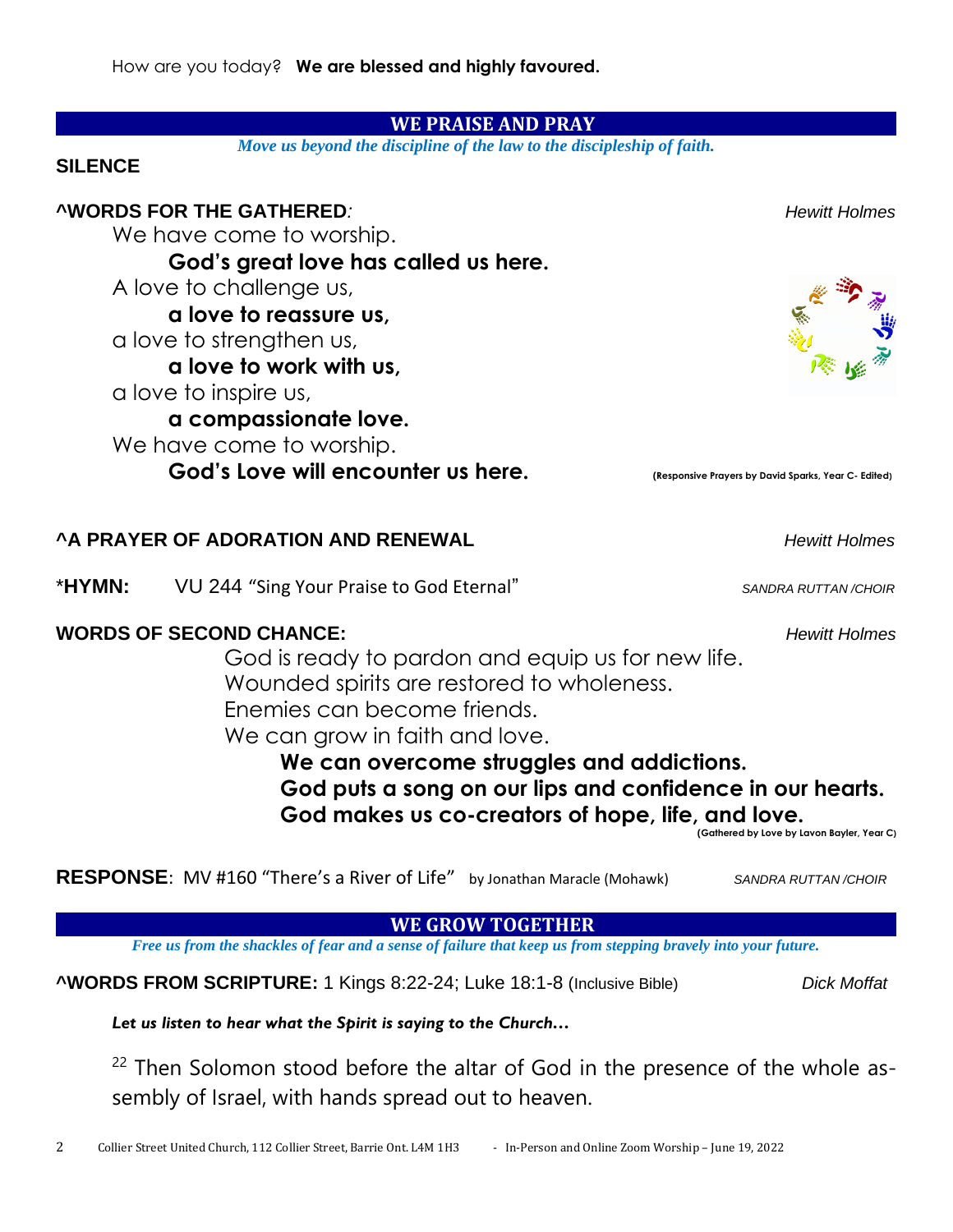<sup>23</sup> and said, "YHWH, God of Israel, there is no God like you in heaven above and on the earth below—keeping your Covenant of love with your servants who continue wholeheartedly to be faithful to you with all their hearts.

<sup>24</sup> You kept your promise to your servant David; by your deeds today, you fulfill what you said to David in words.

 $18-1$  Jesus told the disciples a parable on the necessity of praying always and not losing heart:

 $2$  "Once there was a judge in a certain city who feared no one—not even God.

 $3$  A woman in that city who had been widowed kept coming to the judge and saying, 'Give me legal protection from my opponent.'

<sup>4</sup> For a time the judge refused, but finally the judge thought, 'I care little for God or people,

<sup>5</sup> but this woman won't leave me alone. I'd better give her the protection she seeks, or she'll keep coming and wear me out!'"

 $6$  Jesus said, "Listen to what this corrupt judge is saying.

 $7$  Won't God then do justice to the chosen who call out day and night? Will God delay long over them?

<sup>8</sup> I tell you, God will give them swift justice. "But when the Promised One comes, will faith be found anywhere on earth?"

*This is Life-giving Word for the People of God. Thanks be to God.*

## **TEEN CHALLENGE PRESENTATION**

"Who We Are?" "The Journey" & Get Help Today"

**PIANO ANTHEM:** "Yet Not I But Through Christ In Me"

by J. Robinson, R. Thompson, M. Farren arr. T. Craig McKibben Sannessen SANDRA RUTTAN

## **WE RESPOND TOGETHER**

*We are not alone but are part of a great company of your faithful people of every nation and tongue.*

## **OFFERING & PASTORAL PRAYER PATTERNS** *Hewitt Holmes*

**THE PRAYER OF JESUS** *(Caribbean Version with inclusive language)*

3 Collier Street United Church, 112 Collier Street, Barrie Ont. L4M 1H3 - In-Person and Online Zoom Worship - June 19, 2022